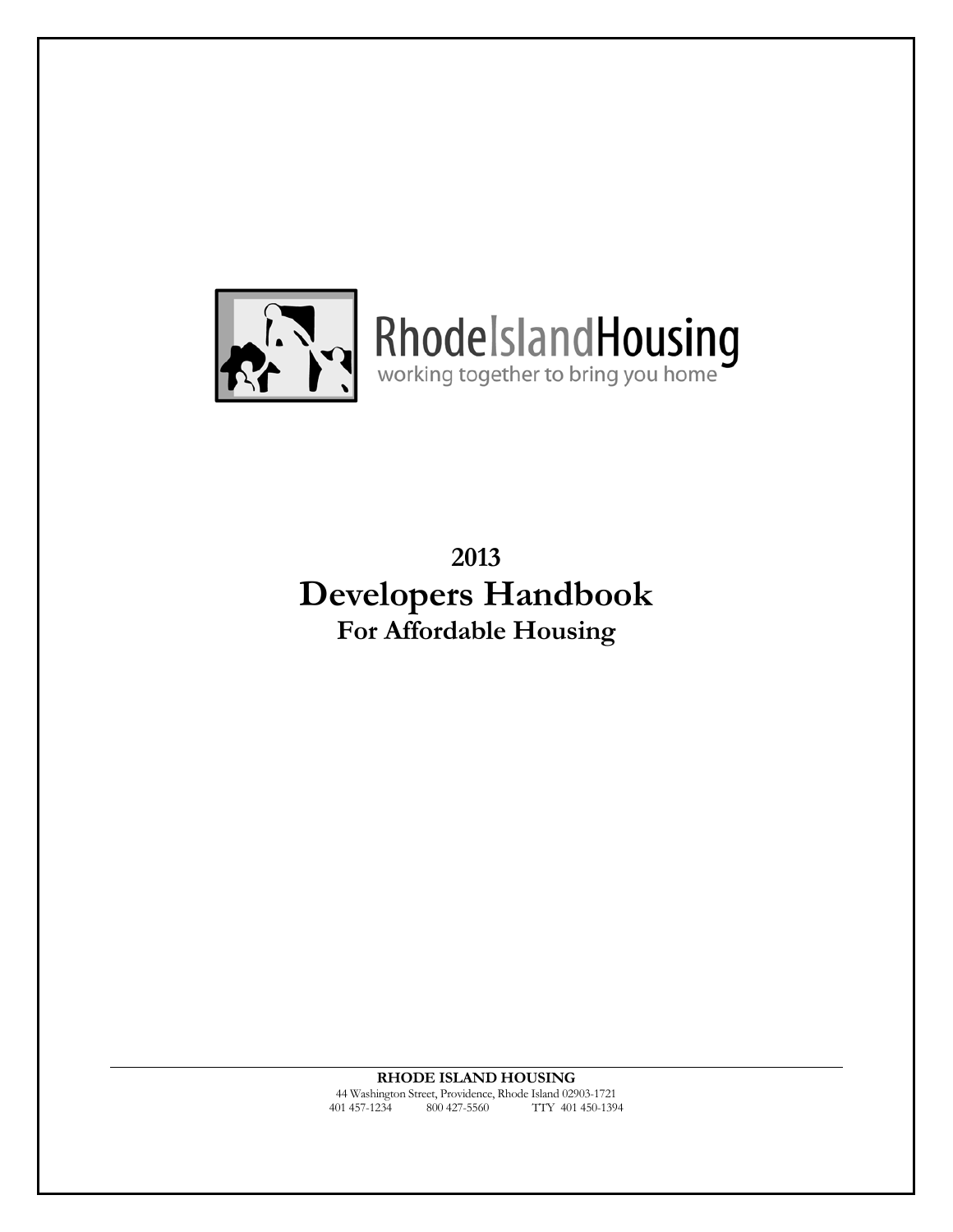## **Introduction**

**Our Mission**: Rhode Island Housing strives to ensure that all people who live or work in Rhode Island can afford a healthy, attractive home that meets their needs.

A good home provides the foundation upon which individuals and families thrive, children learn and grow, and communities prosper.

To achieve our mission we:

- Offer fair, affordable and innovative [lending programs.](http://www.rhodeislandhousing.org/sp.cfm?pageid=417)
- Provide housing related [education](http://www.rhodeislandhousing.org/sp.cfm?pageid=501) to consumers and others.
- Promote and finance sensible development that builds healthy, vibrant [communities.](http://www.keepspace.org/)
- Provide housing [grants](http://www.rhodeislandhousing.org/sp.cfm?pageid=418) and [subsidies](http://www.rhodeislandhousing.org/sp.cfm?pageid=418) to Rhode Islanders with the greatest need.
- Team up with partners to improve everything we do.

Rhode Island Housing uses all of its resources to provide low-interest loans, grants, education and assistance to help Rhode Islanders find, rent, buy, build and keep a good home. Created by the General Assembly in 1973, Rhode Island Housing is a privately funded public purpose corporation.

- Section 1. Resources: A wide variety of funding sources are available to Developers including first mortgage financing, targeted loan funds, housing tax credits (9% and 4%) ("HTC"), HOME Investment Partnerships Program, the Affordable Housing Trust Fund as well as several others.
- Section 2. Funding Process: This section outlines the process for working with Rhode Island Housing to secure a funding commitment.
- Section 3. General Guidelines for Development: All Developers looking to receive funding through Rhode Island Housing are required to adhere to the Underwriting, Design and Construction, Environmental, Management Plan and Insurance guidelines.
- Section 4. Preservation Program: This section includes term sheets and the Preservation Regulations as well as specific information relevant for developer's looking to sell, buy or refinance existing Section 8 or HTC developments.
- Section 5. Assisted Living Program: This section includes specific information for developers of assisted living developments.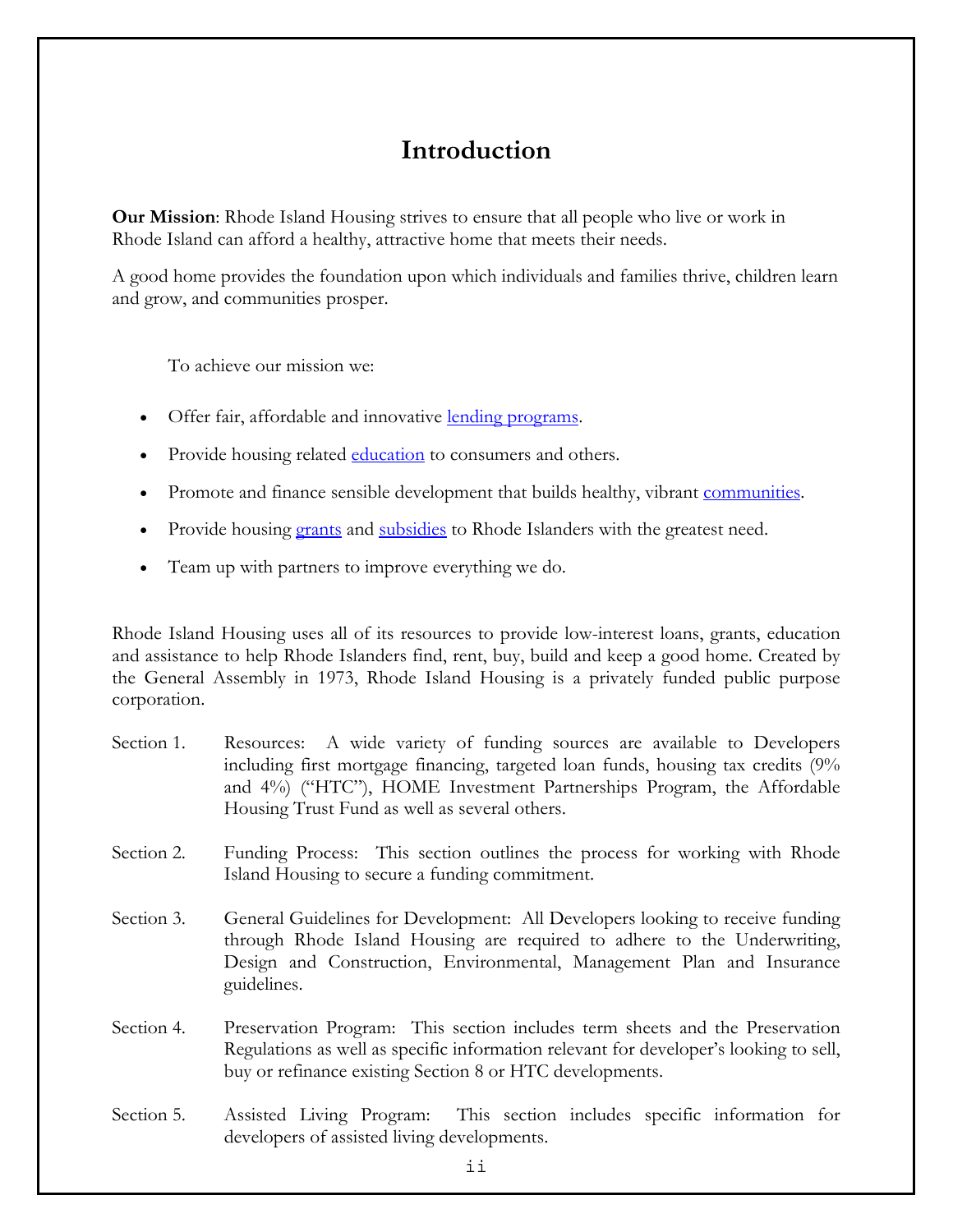- Section 6. Applications: The Application Section includes relevant applications and program regulations.
- Section 7. Qualified Allocation Plan
- Section 8. Housing Tax Credit Compliance Manual
- Section 9. Program Bulletin: This section includes our latest fees and updates to the Handbook.
- Section 10. Statistical Data and Forms: Always check our website [www.rhodeislandhousing.org](http://www.rhodeislandhousing.org/) for the latest information on income limits, tax credit rents and utility allowances. This information is also available on the HUD website at [www.huduser.org](http://www.huduser.org/) and the Novogradac website at [www.novoco.com](http://www.novoco.com/)
- Section 11. Proforma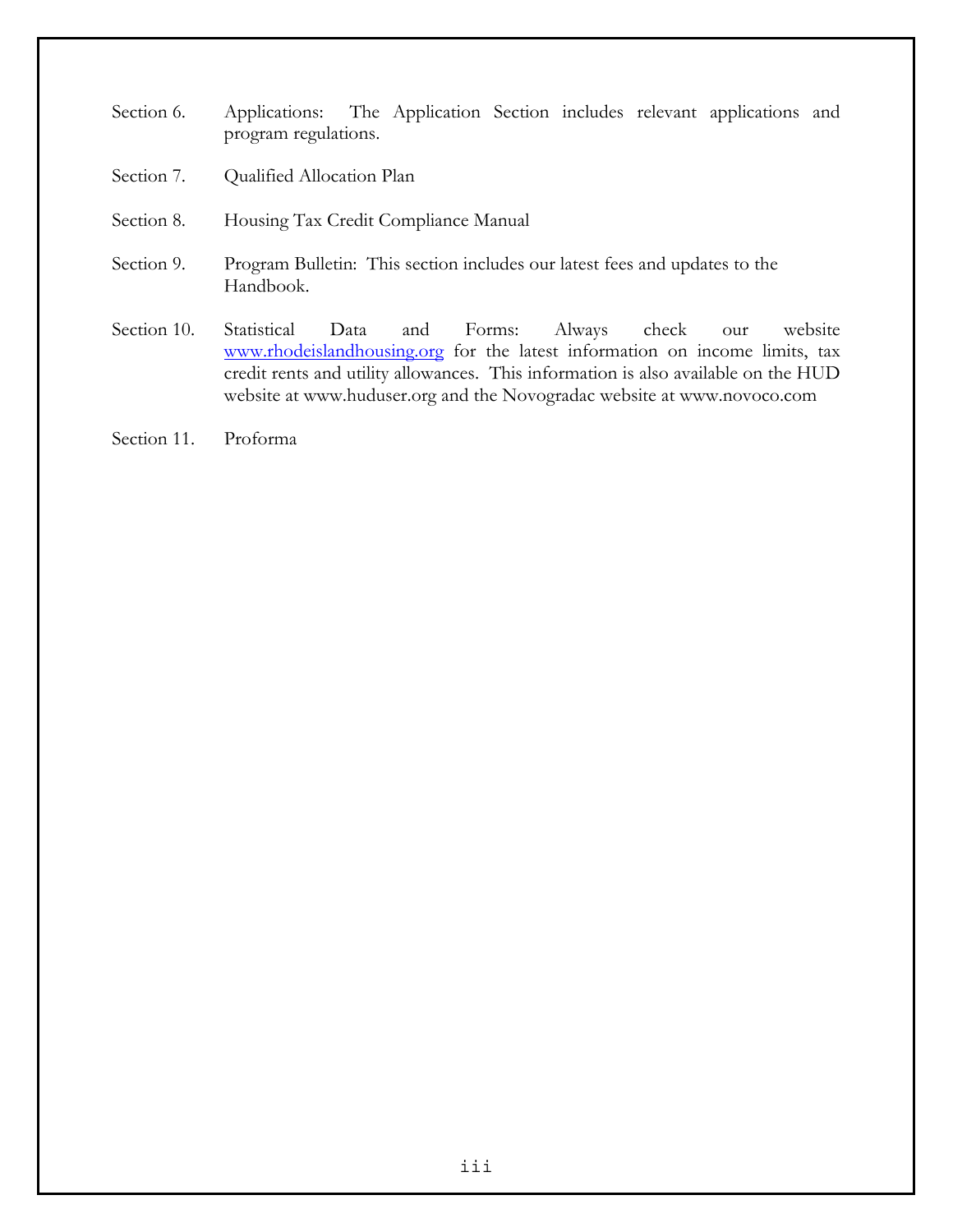## Table of Contents

|--|--|

## **Rhode Island Housing Resources**

| 1.  | First Mortgage Financing                                        | $\overline{c}$          |
|-----|-----------------------------------------------------------------|-------------------------|
| 2.  | Deferred Payment Loan                                           | $\overline{c}$          |
| 3.  | Housing Tax Credits (9% and 4%)                                 | $\overline{c}$          |
| 4.  | Predevelopment Loan Program                                     | $\overline{\mathbf{3}}$ |
| 5.  | HOME Investment Partnerships Program                            | $\overline{\mathbf{3}}$ |
| 6.  | Thresholds Program                                              | $\overline{3}$          |
| 7.  | <b>Rental Subsidies</b>                                         | $\overline{4}$          |
| 8.  | Construction Loan                                               | $\overline{4}$          |
| 9.  | Land Bank                                                       | $\overline{4}$          |
| 10. | LeadSafe Homes Program                                          | $\overline{4}$          |
| 11. | McKinney Homeless Program                                       | $\overline{4}$          |
| 12. | Qualified 501 (c) (3) Tax Exempt Bond Financing                 | $\overline{4}$          |
| 13. | Deferred Payment Loan/Special Needs Program                     | $\overline{4}$          |
| 14. | Neighborhood Opportunities Program                              | 5                       |
| 15. | HUD Section 811 Project Based Assistance Demonstration Program  | 5                       |
|     | <b>Other Resources</b>                                          |                         |
| 16. | Cities and Towns                                                | 5                       |
| 17. | Federal Home Loan Bank                                          | 5                       |
| 18. | Rural Housing Service                                           | 5                       |
| 19. | Federal and State Historic Tax Credits                          | 6                       |
|     |                                                                 |                         |
|     | <b>Funding Process</b>                                          | $\overline{2}$          |
|     | GUIDELINES for DEVELOPMENT SECTION 3                            |                         |
|     |                                                                 |                         |
| 1.  | <b>Underwriting Guidelines</b>                                  | $\overline{2}$          |
| 2.  | Design and Construction Guidelines                              | 11                      |
| 3.  | Environmental Guidelines Including HUD's Lead Safe Housing Rule | 64                      |
| 4.  | Mixed Income Rental Program                                     | 86                      |
|     |                                                                 |                         |
| 1.  | Preservation Program Term Sheet                                 | 2                       |
| 2.  | Preservation Refinancing Program Term Sheet                     | 5                       |
| 3.  | Preservation Regulations                                        | 6                       |
|     |                                                                 |                         |